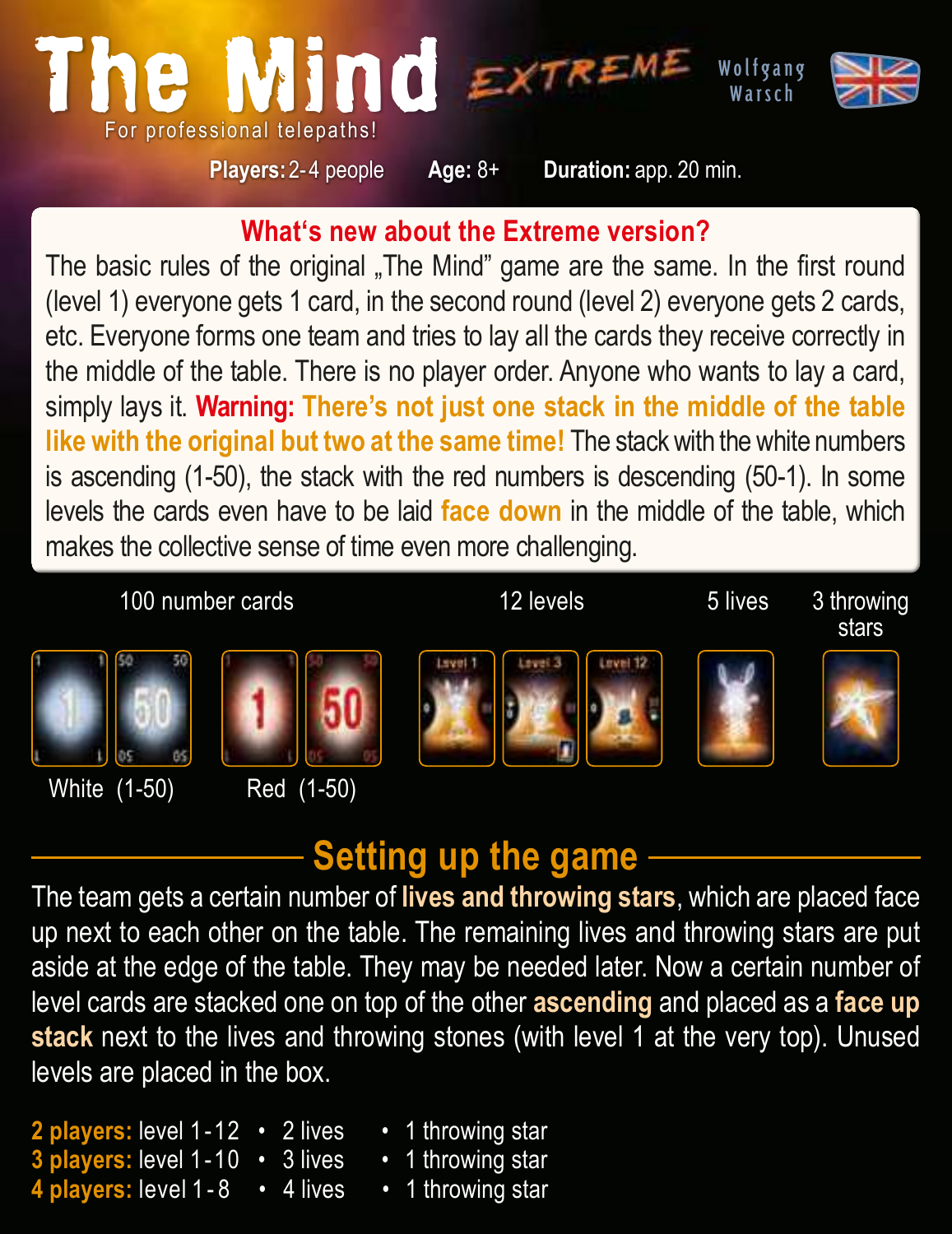The **100 number cards** are shuffled. Each player receives one card (for level 1) and holds it in their hand so the other players cannot see it.

# **Course of the game**

Once a player is ready to play the current level, they place one hand flat on the table. When everyone is ready, they take their hands away from the table and the game begins.

**Note:** It is extremely important for everyone to synchronise together for the level to complete it successfully! The players are basically allowed to resynchronise at **any time** during the game. Just say "Stop" and interrupt the game, everyone puts one hand on the table, resynchronises, takes their hand away, and continues playing!

- The cards held by the players must be laid in the middle of the table. Only the the **the final to** white cards are laid to the left of the level card, the red cards to the right!  **white cards** are laid to the **left** of the level card, **the red cards** to the **right**!
- **The white cards** are laid on top of each other on **an ascending stack**. The lowest (available) white card has to be laid first, followed by the second lowest (available) white card, and so on.
- **The red cards** are laid on top of each other on **a descending stack**. The highest (available) red card has to be laid first, followed by the second highest (available) red card, and so on.

The cards are always laid individually. There is no player order. Any player who thinks they have the lowest available white card or the highest available red card, lays it. The players may **not** reveal or show their own numbers. The players are not allowed to confer with each other, exchange information or use secret signs!

**Very important:** Both stacks must be watched and played on at the same time. **Players are not allowed** to complete one of the two stacks first and then the other (regardless of the numbers available).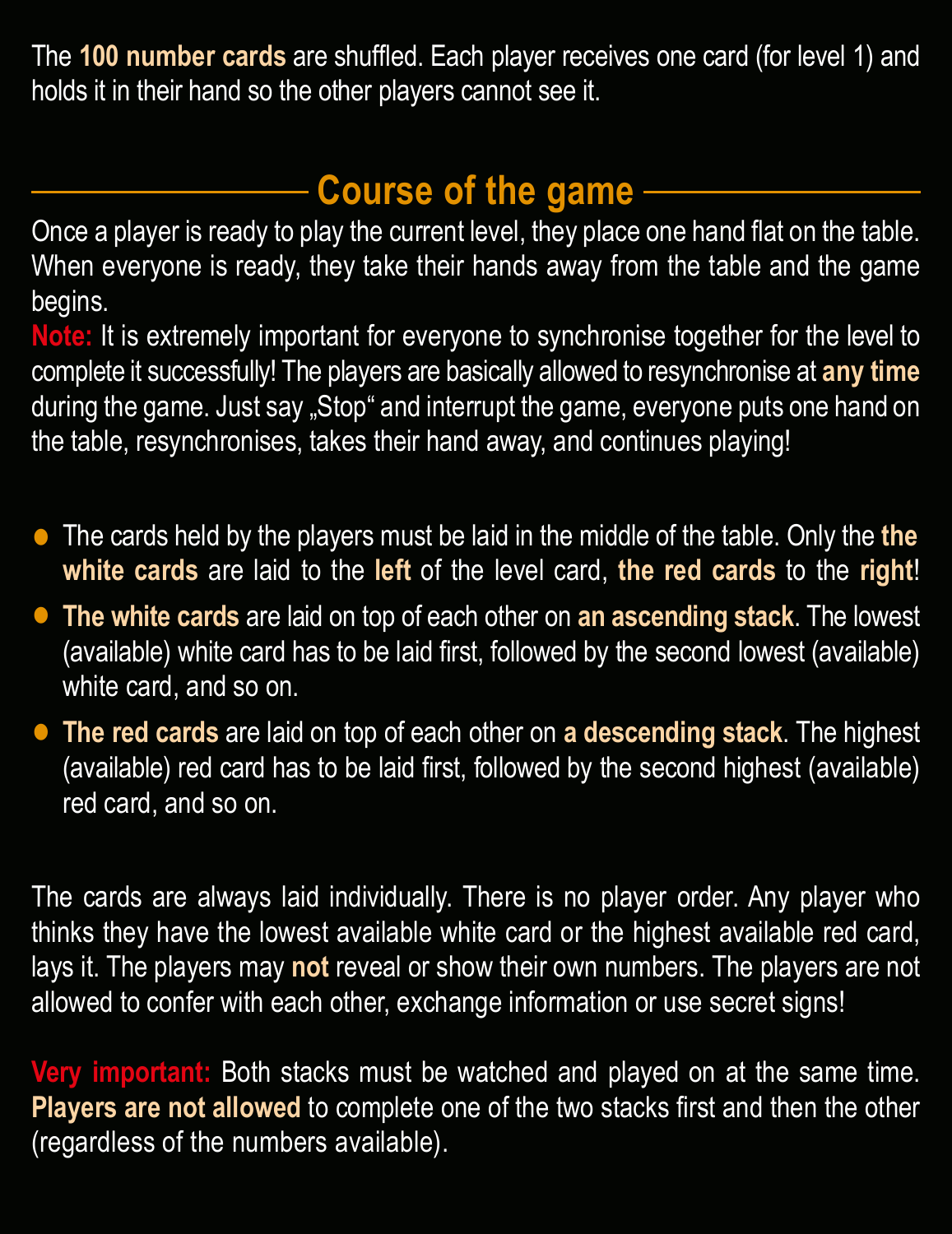• Once the players have laid all the cards in the **correct order** (white ascending, red descending), they have completed the current level! red descending), they have completed the current level!



Tim, Sarah, Linus and Hanna put one hand on the table – they are ready. They take their hands away from the table and the game begins. Linus lays his white 8 face up to the left of the level card. Sarah lays the white 13 on the white 8. Hanna lays the red 33 face up to the right of the level card. Tim lays the white 46 on the white 13. Everything ascending in white, everything descending in red (it's just one card), everything correct – level 1 completed!

**The next level:** The stack's top level card is placed in the box. **All 100 number cards** are reshuffled and each player is dealt as many cards as the new current level specifies. Players hold their cards in their hand, place their other hand on the table to synchronise, and then start the next round. Once again **all the white** cards can be laid on a stack **ascending, all the red** cards **descending**.



Tim, Sarah, Linus and Hanna are playing level 2. Everyone now has two cards. Hanna lays the red 45 face up. Tim lays the white 43 on the white 45. Tim lays the white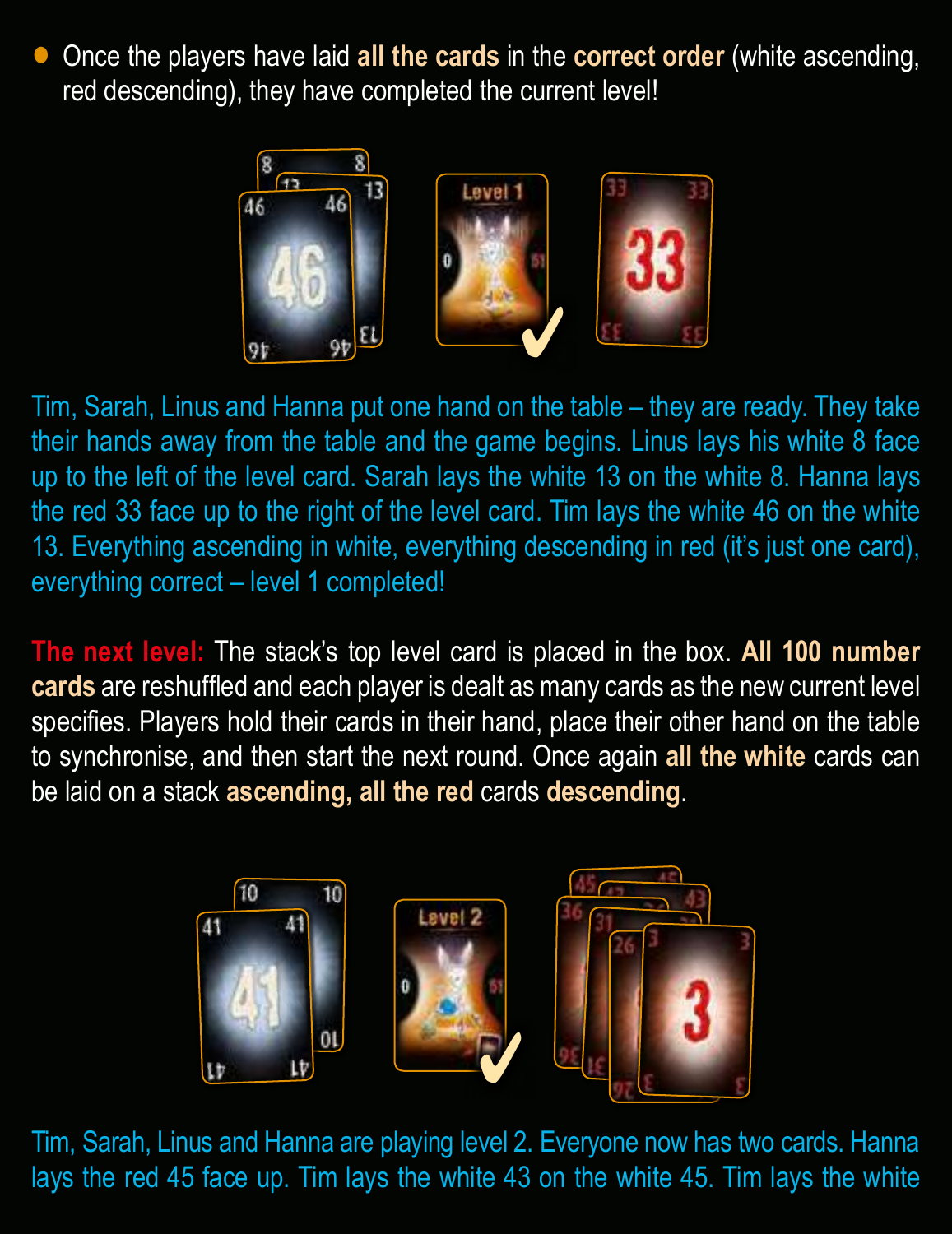10 and then the red 36. Hanna lays the white 31, Sarah the red 26. Linus lays the white 41 and Hanna finally lays the red 3. Everything ascending in white, everything descending in red, everything correct – level 2 completed!

The levels are played one after the other in this way. **Important:** A player must always play **the lowest** white card or **the highest** red card in their hand. For example, if Tim has the white 11, 26 and 43 in his hand, he must play the white 11 first.

### **Reward (Level 2, 3, 5, 6, 8, 9)**

Once the team has successfully mastered level 2, it receives a throwing star as a reward. It takes a throwing star from the edge of the table and adds it to the current throwing stars. There is also a reward that the team takes from the edge of the table for the mastered levels 3, 5, 6, 8, 9. The reward is shown on the bottom right of the level card (1 life or 1 throwing star).



**Note:** Ideally, the team can have a maximum of 5 lives and 3 throwing stars.

#### **Laying mistake: Give up 1 life!**

If someone plays a number card in the wrong order, the game is immediately interrupted by the player who is holding cards in that colour that should have been played before. The team loses one of its lives (regardless of how many cards would have had to be laid before) and must put one life card aside. Then all the held cards that should have been played before are put aside. They then continue with the level.

Sarah plays white 34. Tim and Linus shout "Stop". Tim has the white 26 in his hand, Linus the white 30, both cards should have been laid before the 34. One life is given up. Tim puts his 26 and Linus his 30 aside. The team resynchronises and then continues.